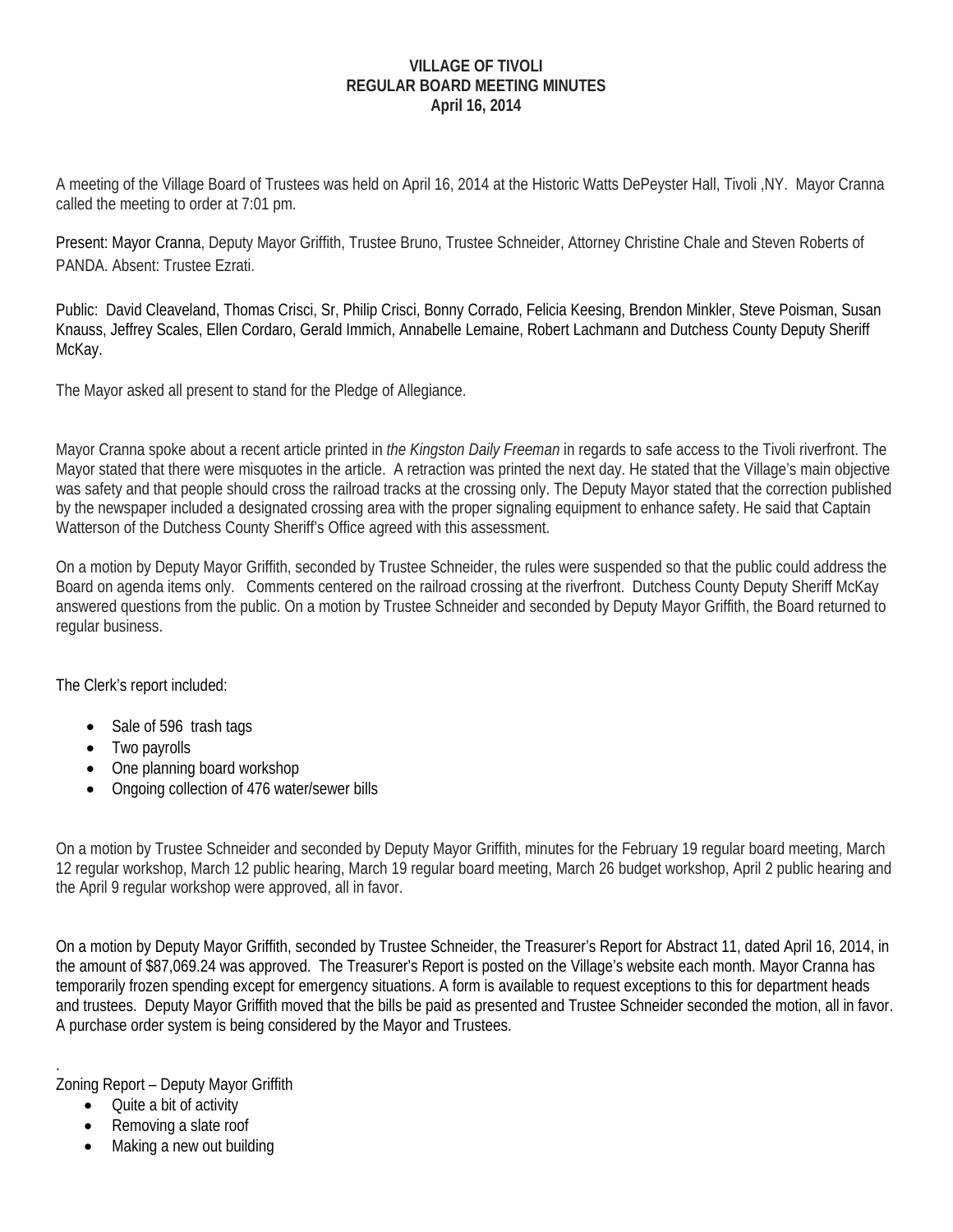- Placing a fence
- Violation and complaint system:
	- o At least ten letters sent regarding trash bins left on the curb
	- o a series of letters are sent as part of the process
- Car for sale on the corner of Route 9G and Broadway is a concern to some residents regarding sight distance
	- o ZEO has determined that it is not a sight distance hindrance

No correspondence received for the record.

Susan Knauss from the NYS DOT discussed legislation that has been already been adopted by the Town and Village of Red Hook. With the 2010 census, the Red Hook Small Urban Cluster increased in area. The urban census blocks extend further west and north than the 2000 Area and now includes the Village of Tivoli. Once the adjusted urban area boundaries are approved, they become the basis for determining urban and rural classifications for several transportation programs including:

- Highway Functional Classification
- Highway Performance Monitoring System
- Distribution of Surface Transportation Program Funds
- State Transportation Program (STP) Apportionment Formula
- Control of Outdoor Advertising

A statewide threshold of \$700,000 must be met to qualify for an FHWA emergency response event and each site must meet a minimum threshold of \$5,000. For FEMA, the statewide threshold is \$26.5 million (based on per capita basis). There are no county thresholds. The minimum site threshold is \$1,000. The 2010 Proposed Red Hook Urban Cluster map is available for review on the village website.

### **On a motion by Deputy Mayor Griffith, seconded by Trustee Schneider, Resolution 7-2014, dated April 16, 2014, To Establish the Urban Area Boundary for the Red Hook Small Urban Area, based on the 2010 Census, was approved, all in favor.**

A presentation was made by Felicia Keesing on behalf of the Tivoli Library asking for an increase in funding from the Red Hook School District Budget. The vote for budget is May 20. It will appear as a proposition on the ballot. It is estimated that approximately 20, 0000 people physically visit the library each year.

Ellen Cordaro, President of the local Autism Society gave the board information and spoke about the upcoming 13th Annual Walk and Expo at the Dutchess County Fairgrounds on April 27. April is National Autism Awareness Month.

Deputy Mayor Griffith spoke about the neighborhood zoning report

- Form is currently used by the Village of Red Hook
- Village Clerk's office will received the forms and send them on to the Zoning Enforcement Officer
- Name on the form is optional
- Tracking the forms will be helpful

Mayor Cranna spoke about the intersection at Broadway and Route 9G:

• Construction on the flashing light has begun

### **On a motion by Deputy Mayor Griffith, seconded by Trustee Bruno, Resolution 6-2014, dated April 16, 2014, ESTABLISHING UNPAID WATER/SEWER RENT LIENS in the amount of \$4905.68 was approved, all in favor**.

**On a motion by Deputy Mayor Griffith, seconded by Trustee Schneider, the 2014/2015 TAX WARRANT in the amount of \$442,227 was approved, all in favor.** 

The next regular meeting will take place on May 21, 2014 at 7:00pm at the Historic Watts dePeyster Hall. The workshop will be held at 6:00pm before the meeting. There will be a workshop on May 15, 2014 at the Historic Watts DePeyster Hall at 6:00pm. The Annual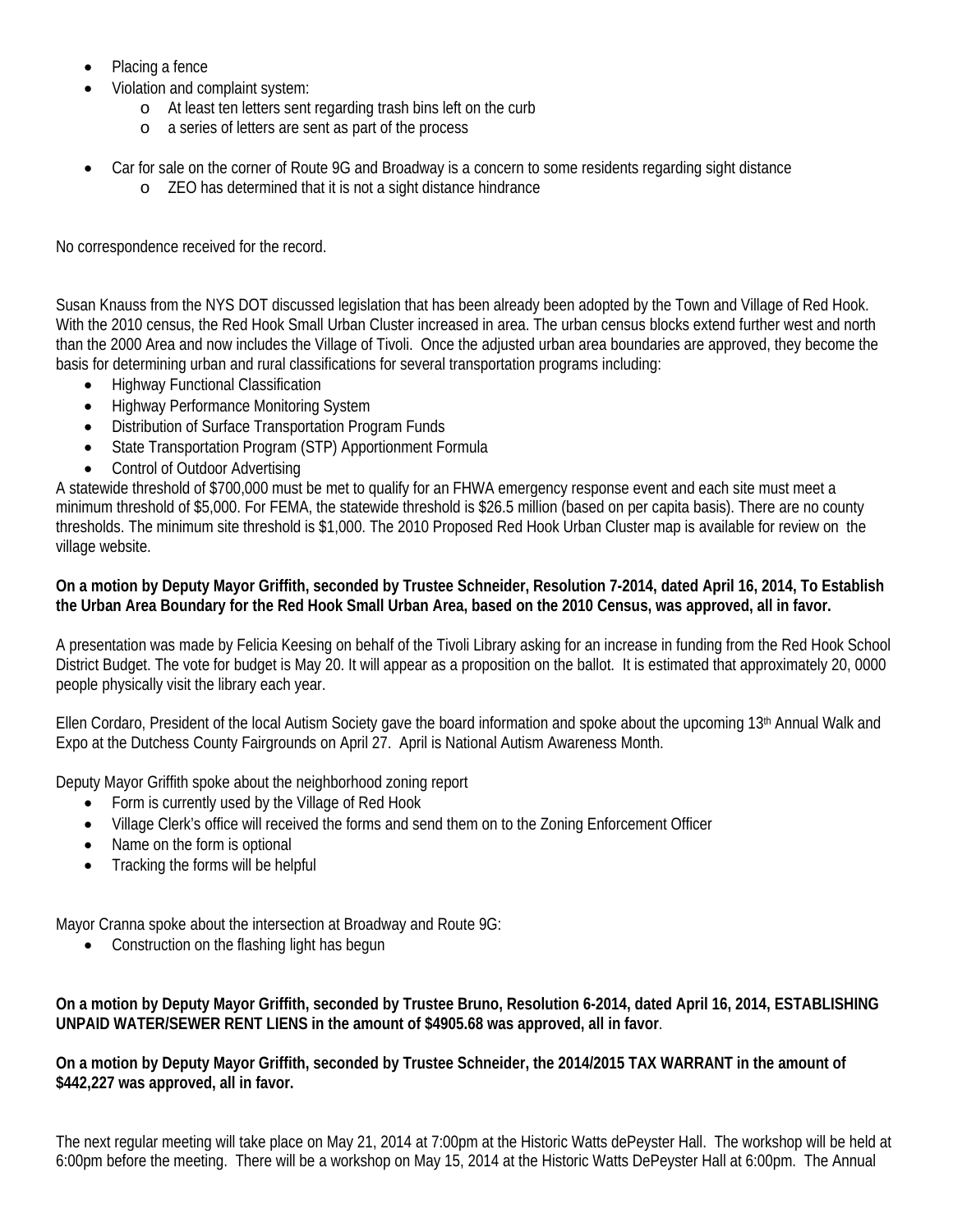Village Reorganizational Meeting will be held on April 24, at 7:00 pm on the third floor of Village Hall. Trustees Griffith and Schneider will be sworn in by Justice Clark.

## **Trustee Reports:**

### Deputy Mayor Griffith

- Water System Operations Report
	- o No violations
	- o Testing every month
	- o Two different locations are tested monthly
	- o Ecoli and coli form
- Water Main break on March 26
	- o 38 Broadway
- Village Clean Up Day
	- o Meet April 26 at 1:00pm at Village Hall
	- o Gloves and trash bags provided
	- o Water and light refreshments
	- o Town of Red Hook Clean up Day is also April 26
- 5th Annual Tour de Red Hook
	- o Sunday, May 18 from 1:00 pm to 3:00 pm
	- o Begins at the Red Hook rec Park at 12:30 pm
	- o No rain date

# Trustee Ezrati

Absent

# Trustee Bruno

- Easter Egg Hunt April 19– 1:00 pm at the Tivoli Firehouse
	- o Easter bunny will visit
- Summer Rec Camp
	- o Library and Summer Rec camp will have joint programs this summer
- Library has lots of programs and resources
- Park Clean up and panting of the dugouts

### Trustee Schneider

- Shared Services Study Committee
	- o March 26 Kick Off meeting attended by entire board
	- o Public Forum
		- Review purpose and scope of work
		- **Interactive presentation**
		- **Addressed concerns**
		- Website has been established to follow the study the link is on the Village's website, www.tivoliny.org
		- Meeting minutes will be posted
		- Consultants will come to some board meetings and meet with the DPW Supervisors also
		- **12 month time frame**
		- Consultants will make recommendations to the three municipalities, then a decision will be made
		- **S79,000 grant received by Dutchess County Department of Planning**